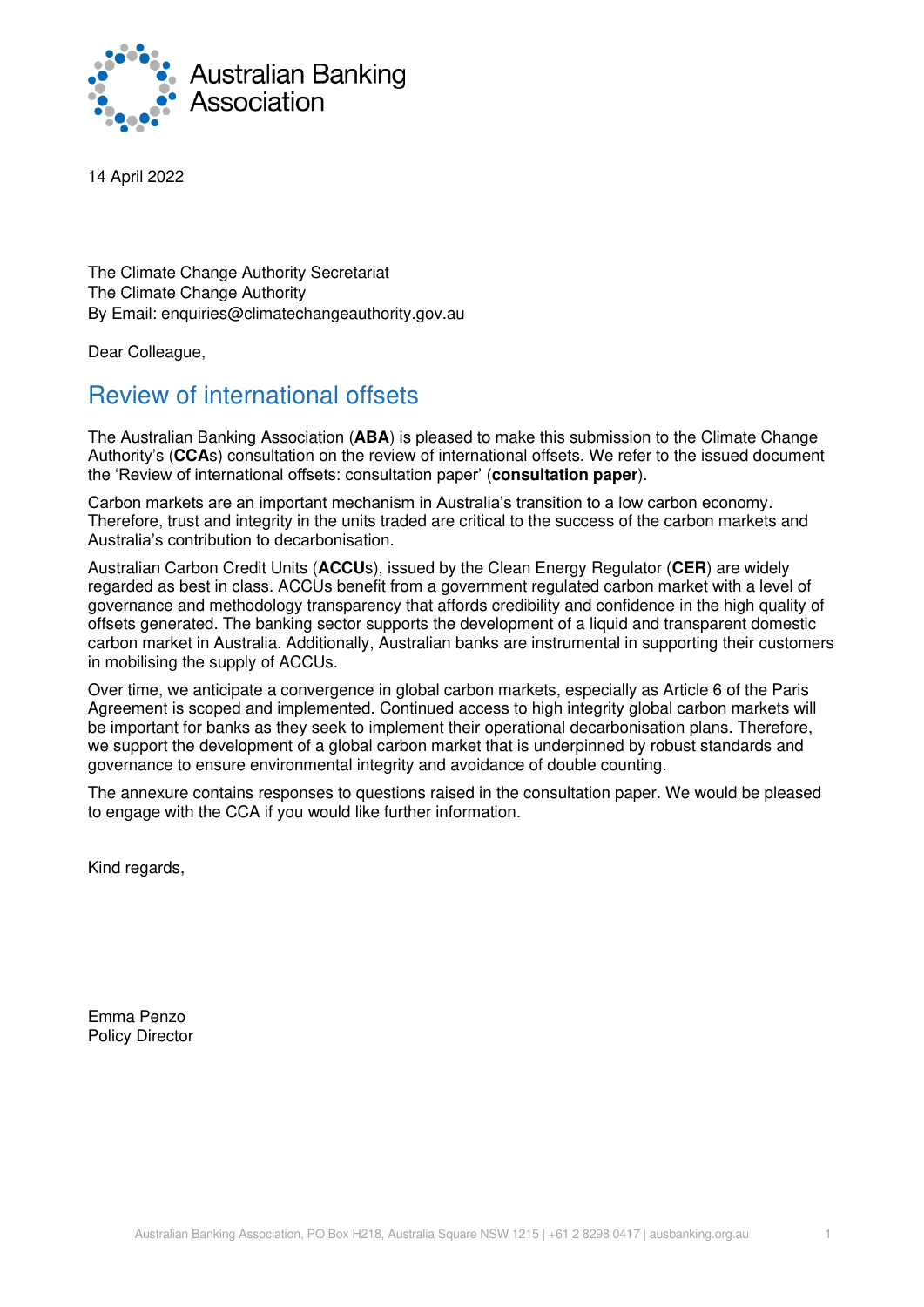

# Annexure – Consultation Questions

# Part 1 General

**Question 1. What considerations should guide the use of international offsets in Australia?** 

Several considerations should guide the use of international offsets in Australia:

#### **A mark of quality of the international offset market.**

'Trust' and 'Integrity' are essential market elements. These elements provide offset purchasers comfort that the scope, stated aims, methods, and projected outcomes of a project are verifiable. This would include mechanisms such as:

- A **notification obligation** by the scheme operator to the market and offset holders when they become aware of situations which will change the project's stated outcomes – both positively and negatively.
- **Regular verified reporting** of projects from inception, duration, and closure is essential. This would include the provision of ongoing updates of project progress, intermediate agreed targets/metrics including co-benefits and outcomes achieved.
- **Consequences for false and misleading** project disclosures, including a requirement for market participants to be informed of such circumstances on a timely basis.

The harmonisation of 'trust' and 'integrity' elements across global markets will also build interoperability between different markets and therefore scale and liquidity.

## **Generally accepted accounting methodologies**

Generally accepted account methodologies for several elements should be a feature of offset markets. Elements which could be considered for standardised treatment include:

- Additionality: Especially required for accounting for the social co-benefits claimed by the project in addition to accounting for emissions removal/avoidance.
- Permanence: A mechanism for adjustments when 'permanence' is no longer deliverable by the project. For example, if after a project has completed, the effects of that project are destroyed or undone (e.g., a forest fire), the offset purchaser will be required to be notified and appropriate adjustments to be made.

The CCA could consider a form of 'certificate' for an international voluntary market where such certification would signal standards of market integrity and transparency in the market. Such certification would also assist in reducing the costs of purchasing entities by reducing the amount of due diligence required to be undertaken by those entities.

#### **No quantity limits for international offsets**

Given climate change knows no boundaries, we suggest quantity limits not be applied to the use of international offsets. This view is informed by the following considerations:

- Use of offsets is tightly aligned with the entity's decarbonization strategy and social impact strategy. For example, one entity may choose to acquire offsets in a selection of international markets in which they have a footprint; another entity may choose to acquire offsets which will deliver significant co-benefits that are aligned to that entity's social impact objectives.
- Where a good mix of domestic offsets should be included in the offset mix of entities, this needs to be considered in view of challenges in buying offsets from Australian sources. The quantity of international carbon offsetting projects significantly outstrips the number of domestic carbon offset projects currently available. By limiting the quantity of international offsets accessible by Australian companies, a growing number of companies in Australia will be competing for a limited number of carbon offsetting projects at a much higher cost.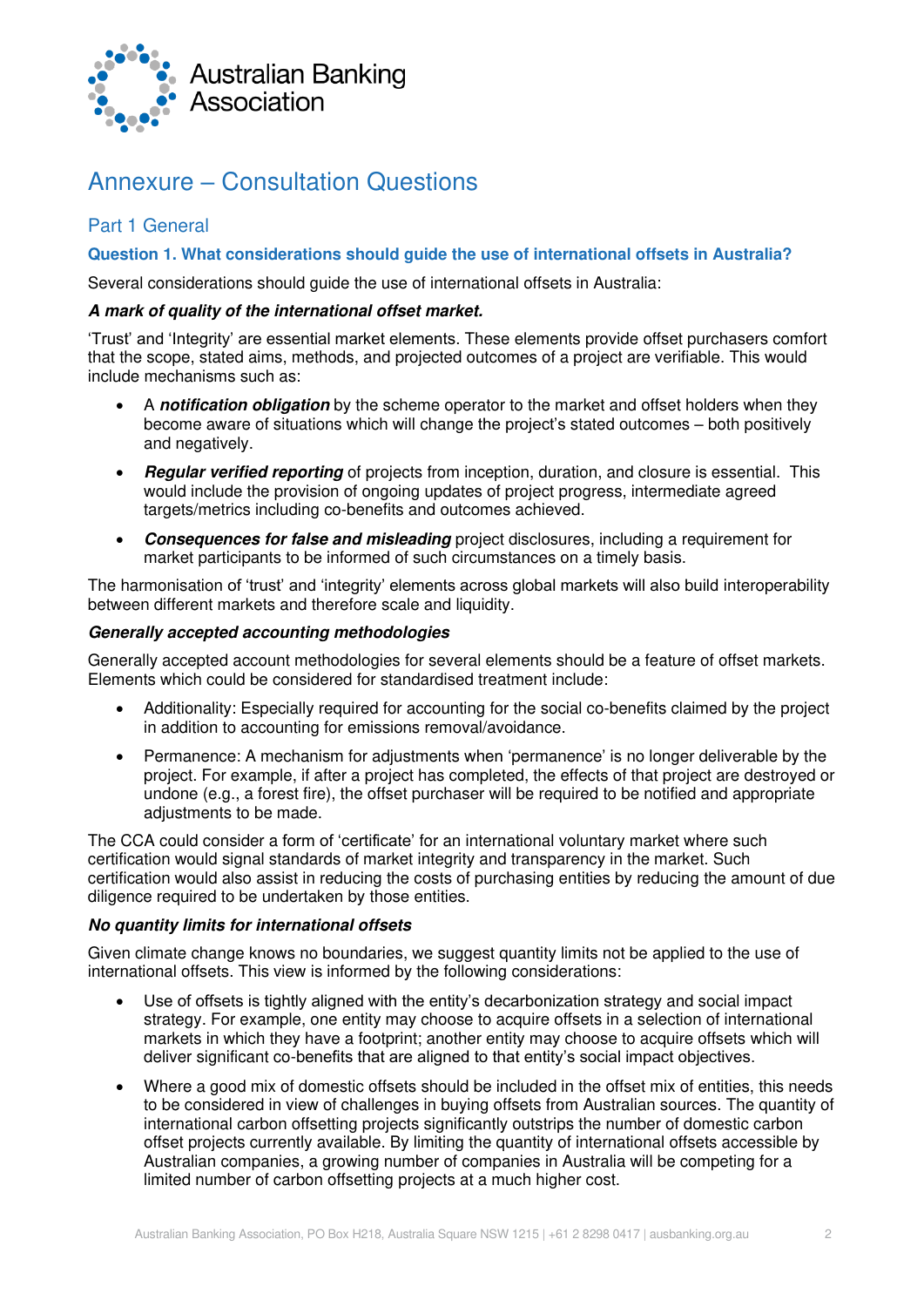

A further consideration for the CCA is whether there ought to be targets for use of offsets originating in emerging economies. Emerging economies could be hit hardest when it comes to climate change and developed economies have an obligation to help developing economies to become better prepared. If developed countries don't invest in international carbon offsetting projects, then the risks to these emerging market economies increases.

#### **Question 2: What is the role of offsets in Australia's transition to net zero emissions and how might this change over time?**

#### **a. Does this vary by offset type (e.g., sequestration vs emissions reduced or avoided?)**

The ABA supports an alignment with the Paris Agreement and the SBTi Net Zero Standard. The Net Zero Banking Alliance also has guidance on standards for offset use.

The CCA could consider recommending an emissions abatement hierarchy.

We support offsets used to meet net-zero targets should predominantly be of the carbon removal offset type. While emission reduction (and avoided) offsets are important and to be supported in the interim, by 2030 the majority of offsets created in developed economies should be of the carbon removal type. To this end, the government has a role to encourage further investment and development of carbon removal solutions in Australia. The balance of credits created in developing markets is a more nuanced. There is increased risk of destruction of significant carbon sinks by developing nations who have less capacity to protect natural reserves and may come experience greater economic pressure to utilise natural resources as climate change impacts escalate.

#### **b. What are the opportunities and risks presented by international offsets now and into the future?**

We note several opportunities presented by international offsets:

- Enablement of access to a more diversified range of carbon offsetting projects.
- Enablement of funding to projects which need help the most (i.e., emerging markets) and therefore potentially enable emerging and developing nations to leapfrog stages of economic development.
- Enablement of access to international projects with different and varied price points (including projects that are cheaper than Australian projects) which is helpful for offsetting entities with budget constraints.
- Enablement for entities to offset in geographic locations where they have an operational footprint.
- Enablement of protection of globally significant carbon sinks where this is not otherwise guaranteed through existing nature reserves.

There are several risks associated with international offsets:

- It can be challenging for Australian entities to confirm the benefits achievable or achieved by an overseas project. This is especially in respect to claimed project co-benefits. For example, the avoidance of situations and outcomes which are detrimental to human rights is challenging to ascertain (e.g., modern slavery).
- Regulation of international carbon offset schemes is fragmented, which has given rise to issues such as double counting where a host country selling a carbon offset to another country may also claim that same emissions reduction.
- Some international offset markets could improve the facilitation of information transparency to build trust and integrity in the offset units traded.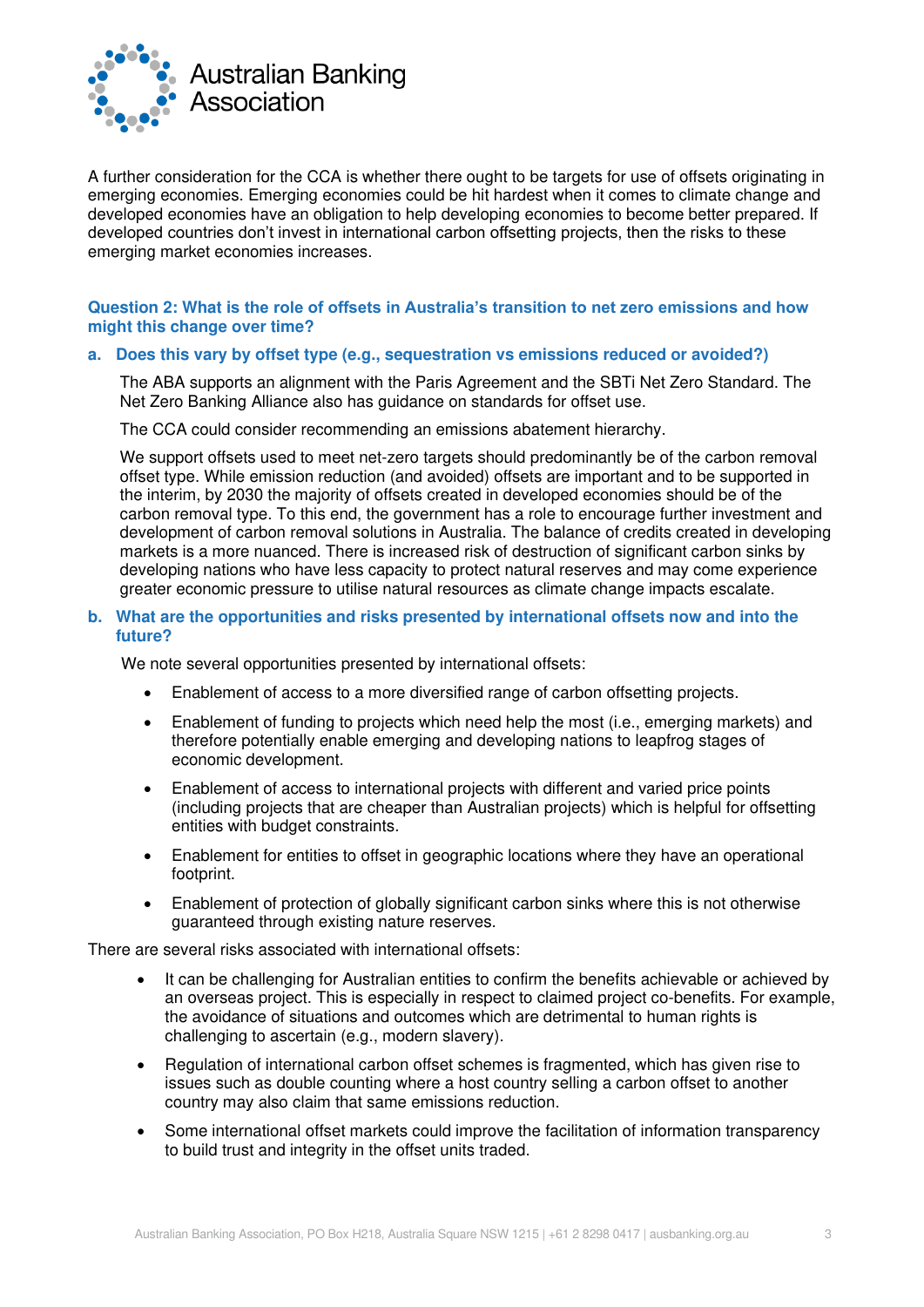

• Care should be taken to not take a 'cookie cutter' approach to assessing and valuing projects. Delivering the exact same project in one country may not deliver the exact same results in another due to various climate/environmental and social conditions.

#### **Question 3: Are there lessons to be learned from experience with international carbon markets to date? What are most relevant to this review?**

The lack of transparency when considering many projects is a concern (we note that this is a factor of the nascency of the carbon markets). For example, the lack of standardised reporting requires the offsetting entity to undertake detailed due diligence of the project. Such processes are lengthy and costly to the offsetting entity. The length of time taken to undertake such due diligence processes has seen cases of Australian banks missing out on those projects as the credits had been acquired by other purchasing entities whilst the bank was undertaking its due diligence of the project.

A specific instance for promoting transparency could be a requirement to disclose cashflows to recipient projects. Confidence in the efficacy of the carbon credits and associated co-benefit claims would be significantly improved if this was a required disclosure. As a tradeable commodity, the buyer has a very limited view on how much of its investment in carbon credits is going towards climate action versus administration, broker margins and trading profits.

Alignment on measurement approach for different technologies is yet to occur. We refer for example the UK government announcement in late 2021 that the British emissions trading scheme will also enable projects which seek to sequester carbon. The measurement of such offsets is unclear; therefore, it is unclear how entities can rely on such credits without undertaking their own extensive due diligence.

We note the increasing use of blockchain technology in the creation and trading of carbon credits. Neither the tokenisation nor the exchanges supporting the trading of the tokens, be they crypto or nonfungible token (NFTs) exchanges, are regulated in Australia. Any fraudulent activity will diminish trust in the overall market for carbon credits.

Country risk is an overlaying risk which needs to be considered. It is challenging for entities to understand the potential political and governmental considerations prevailing in countries in which projects offering carbon offsets operate.

To develop understanding of country risks, ABA members work through brokers to access international offsets. We support the licensing regime of Australian brokers who are required to hold an ASIC issued AFSL and are supportive of similar requirements for international brokers.

Given the nascent state of the carbon markets, the ABA is supportive of the Clean Energy Regulator taking a more active role in assessing the international carbon markets to smooth out information asymmetry between participants.

# Part 2 Use of offsets by Australian companies

**Question 4: Does your company (intend to) use domestic or international offsets and, if so, why?** 

#### **a. What are the most important factors you (will) consider in choosing which international offsets to purchase?**

Banks use a combination of domestic and international offsets. While the carbon offset strategy will vary from bank to bank, at a principles level, the intention is to invest in the domestic carbon market as much as possible to offset local footprint.

The volume of Australian offsets acquired will also be determined by their price relative to international offsets. As demand for domestic offsets grows, the availability and access to Australian offsets may become problematic.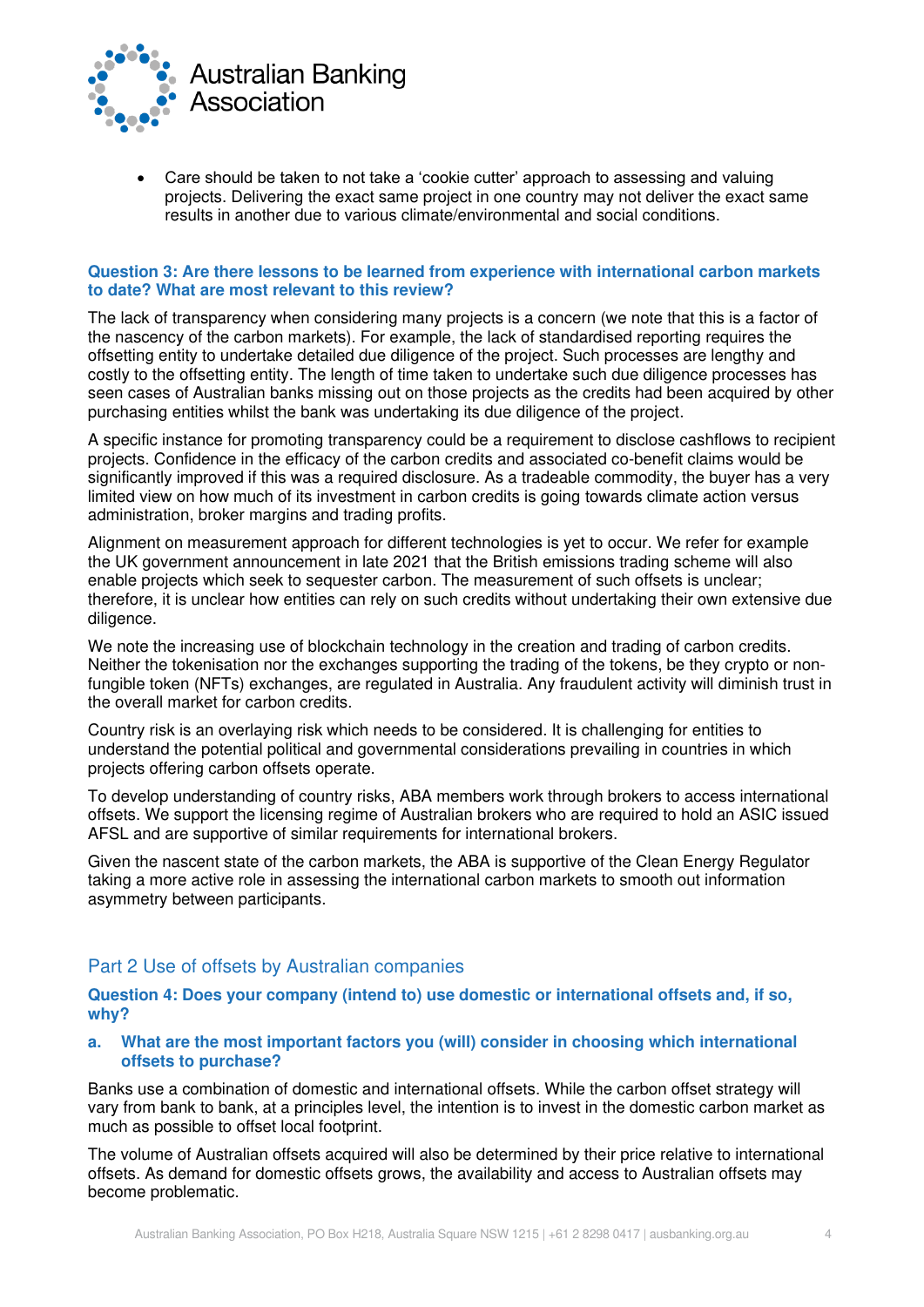

Additionally, banks seek to acquire offsets in countries in which they have a footprint.

Other factors which are considered by banks in choosing which international offsets to purchase include: environmental integrity considerations, additionality, permanence, co-benefits, and the avoidance of double counting.

Banks generally seek to apply the same sustainability standards to carbon offset projects as they do to lending for sustainability projects. However, in the international market, some reliance is placed on the reputation of the market, with the integrity claims of markets being relied upon to reduce the duration of the due diligence process.

Finally, we are concerned to not create a predicament of double counted voluntary offsets, where potentially the entity's claims may be revoked by the government of the country in which the offset is generated. To that end we support the early implementation of Correspondent Adjustments per the COP26 agreement on Article 6.

# Part 3 Criteria and standards

**Question 5: What criteria and standards should govern the use of offsets in Australia and under Climate Active in particular? What criteria and standards should be adopted by IPCOS?** 

**a. Should different criteria and standards apply at different scales (e.g., at the method, project, scheme and trading platform levels)?** 

Climate Active is a certification program which is underpinned by climate offsetting standards set by the Emissions Reduction Fund (ERF). Climate Active certification is important as it provides credibility to a company's carbon neutrality claims.

Given the function of the ERF, we suggest the ERF could incorporate criteria on:

- Environmental integrity, including 'increased' accuracy of measuring carbon offsets.
- Capability requirements for delivering offsetting projects. Many of the companies delivering offsets are newly formed technology companies where experience and proven ability in delivering/operationalising carbon projects is in infancy or not evident.
- Indicator of political risk for each project.
- Agreed set of operational standards with intermediate benchmarks and metrics to be reported.
- Standard for validating reported progress and outcomes.
- Standards for assessing co-benefits.
- Confirmation that there is no modern slavery in the project or its supply chain.
- Consequence processes for situations where a project fails to meet outcomes.
- Cashflow transparency to enable a view of the underlying investment in carbon removal and associated benefits is key for risk management.

Similar criteria could be adopted by IPCOS and additionally standards for measurable co-benefits could be included.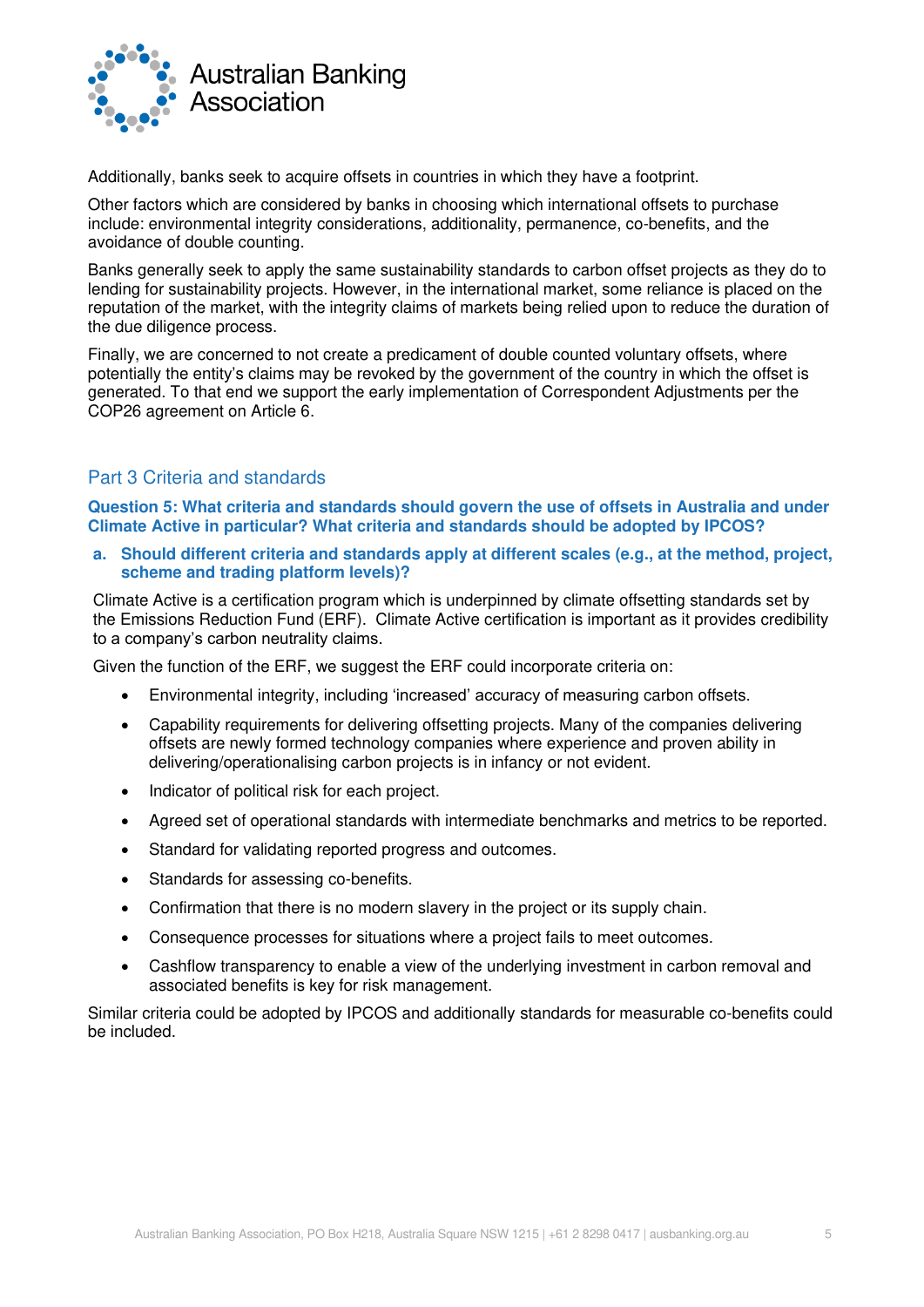

#### **Question 6: What is your view of the criteria and standards currently applied by international offsets programs such as the Gold Standard, the Verified Carbon Standard and the Clean Development Mechanism?**

We consider robust governance as essential to an efficient and trusted offset market and that there is a role for continuous improvement. The ABA suggests focus on the following elements:

- Strengthening of measurement methods to improve accuracy of information and support comparability across programs.
- The programs could improve oversight to keep in check potential for trading offsets for profit.
- Provision of information relating co-benefits including associated financial investment.

#### **Question 7: Should the age of units (their vintage) be considered in the criteria for eligible offsets in Australia?**

As a general principle, carbon offsets could aim to acquire units with vintages aligned to similar timeframes as the emissions they are offsetting. However, mitigating factors that may need to be considered by entities seeking to purchase credits include: the lag-time for when projects will deliver benefits (e.g., tree plantations) and carbon unit supply issues. Such factors may make it challenging to completely time-align the vintage of the offset to the year in which an entity's operational emissions took place.

Although the Gold standard makes the point that 'as long as it meets the criteria of a reputable standard - it shouldn't matter whether the emission reduction happened this year or five years ago.'<sup>1</sup> as regulations and policies change, older vintages may not meet current requirements/criteria. Therefore, grandfathering of offset stores should be incorporated with changes to standards.

## Part 4 Governance arrangements

#### **Question 8: In the context of the Paris Agreement, how important is it to consider the governance and institutional arrangements in place for the generation, trade and use of offsets?**

Governance is important to ensure the environmental integrity of carbon offsets are upheld. The Paris Rulebook requires environmental integrity, transparency, and robust accounting to be upheld. When Internationally Transferred Mitigation Outcomes (ITMOs) are involved, Australia should ensure there is no double counting, and that its accounting reflects the corresponding adjustments required for countries with single-year NDCs.

#### **Question 9: What are the key elements of good governance arrangements? Are there elements missing from current offsets programs such as the Gold Standard, the Verified Carbon Standard and the Clean Development Mechanism?**

Key elements of good governance arrangements include:

- Register audits.
- Transparency of accepted methodologies, accounting methods and cashflows.
- Project reporting of updates including the key risk metrics (and thresholds) and how these are mitigated across the duration of the project.
- Consequence management for projects that do not achieve planned outcomes.
- Standard grandfathering of existing carbon banks (within reason) where policy adjustments are made.

<sup>1</sup> <https://www.goldstandard.org/blog-item/carbon-pricing-why-do-prices-vary-project-type>

Australian Banking Association, PO Box H218, Australia Square NSW 1215 | +61 2 8298 0417 | ausbanking.org.au 6